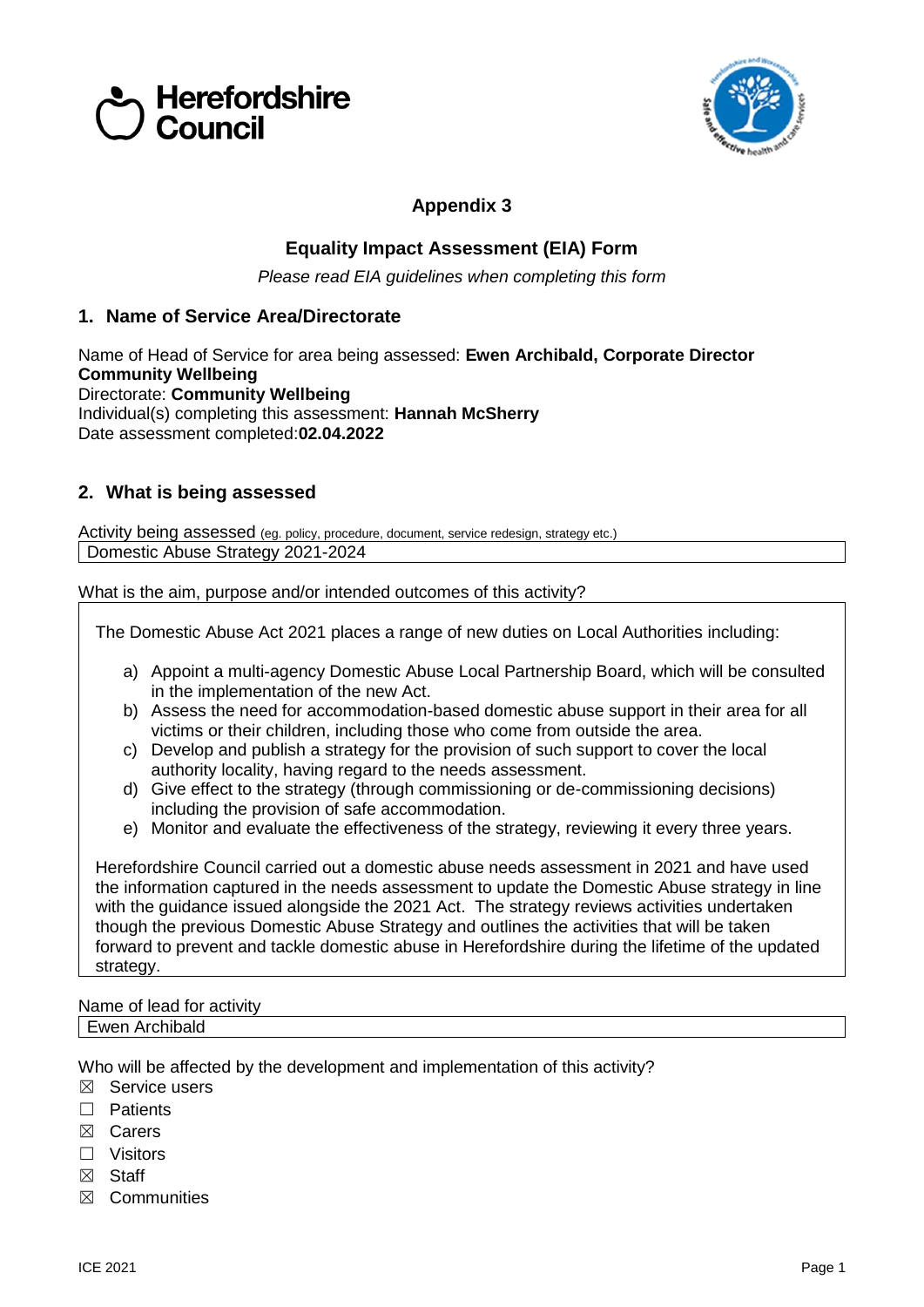#### ☐ Other:

#### Is this:

- $\boxtimes$  Review of an existing activity/policy
- □ New activity/policy
- $\Box$  Planning to withdraw or reduce a service, activity or presence?

What information and evidence have you reviewed to help inform this assessment? (name your sources, eg. demographic information for services/staff groups affected, complaints etc.)

A full needs assessment of domestic abuse has been undertaken using a range of data sources across local support providers and stakeholders as well as sub regional, regional and national data, this was completed in 2021.

Summary of engagement or consultation undertaken (eg. who and how have you engaged with, or why do you believe this is not required)

An online stakeholder consultation was carried out during December 2021. This was followed up with a stakeholder workshop in March 2022. West Mercia Women's Aid were commissioned to carry out a more detailed consultation process with service users and people with lived experience of domestic abuse during March 2022. Feedback from the consultation process has been used to update the strategy.

#### Summary of relevant findings

Feedback has been received about the new definition of domestic abuse, which the 2021 Act has specified. Commissioners are keen to ensure that council commissioned services are accessible to people with protected characteristics / in hard to reach groups and have worked to engage with these groups via West Mercia Women's Aid to better understand the barriers to accessing services. Feedback from people with lived experience of domestic abuse will help inform future service delivery.

### **3. The impact of this activity**

Please consider the potential impact of this activity (during development and implementation) on each of the equality groups outlined below. **Please tick one or more impact box below for each Equality Group and explain your rationale**. Please note it is possible for the potential impact to be both positive and negative within the same equality group and this should be recorded. Remember to consider the impact on staff, public, patients, carers, partner organisations, etc. in these equality groups.

| <b>Equality Group</b>                              | <b>Potential</b><br>positive<br>impact | <b>Potential</b><br>neutral<br>impact | <b>Potential</b><br>negative<br>impact | Please explain your reasons for any potential<br>positive, neutral or negative impact identified                                                       |  |  |
|----------------------------------------------------|----------------------------------------|---------------------------------------|----------------------------------------|--------------------------------------------------------------------------------------------------------------------------------------------------------|--|--|
| Age                                                | ✓                                      |                                       |                                        | The Domestic Abuse Act 2021 asks local<br>authorities to have particular regard to victims                                                             |  |  |
| <b>Disability</b>                                  | ✓                                      |                                       |                                        | and their children with relevant protected<br>characteristics as per the Equality Act 2010 and                                                         |  |  |
| Gender<br>Reassignment                             | ✓                                      |                                       |                                        | states that they must be able to access the<br>support that they need.                                                                                 |  |  |
| <b>Marriage &amp; Civil</b><br><b>Partnerships</b> | $\checkmark$                           |                                       |                                        | Under this duty, local authorities must ensure the<br>appropriate and adequate support within safe<br>accommodation that meet the needs of all victims |  |  |
| <b>Pregnancy &amp;</b><br><b>Maternity</b>         | ✓                                      |                                       |                                        | including those with relevant protected<br>characteristics, additional and / or multiple<br>complex needs and who's support needs may                  |  |  |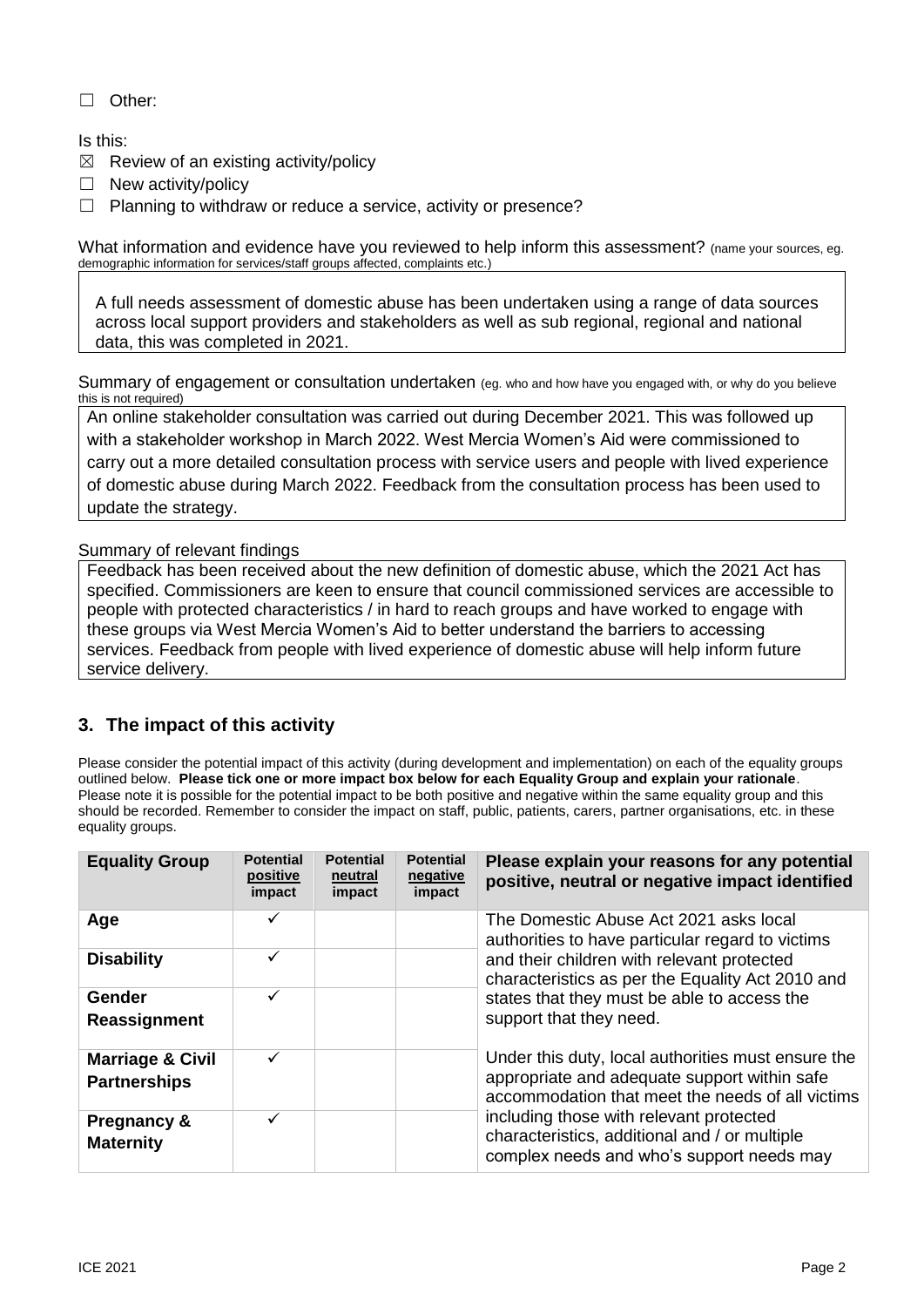| <b>Equality Group</b>                                                                                                                                                                                                                                                            | <b>Potential</b><br>positive<br>impact | <b>Potential</b><br>neutral<br>impact | <b>Potential</b><br>negative<br>impact | Please explain your reasons for any potential<br>positive, neutral or negative impact identified |  |  |  |
|----------------------------------------------------------------------------------------------------------------------------------------------------------------------------------------------------------------------------------------------------------------------------------|----------------------------------------|---------------------------------------|----------------------------------------|--------------------------------------------------------------------------------------------------|--|--|--|
| <b>Race</b> (including<br><b>Travelling Communities and</b><br>people of other nationalities)                                                                                                                                                                                    | $\checkmark$                           |                                       |                                        | not be able to be met within non-specialist<br>domestic abuse safe accommodation.                |  |  |  |
| <b>Religion &amp; Belief</b>                                                                                                                                                                                                                                                     | $\checkmark$                           |                                       |                                        | This duty is reflected in the councils updated<br>Domestic Abuse Strategy and should result in a |  |  |  |
| <b>Sex</b> (including issues of<br>safety and sexual violence)                                                                                                                                                                                                                   | $\checkmark$                           |                                       |                                        | potential positive impact on all of the groups<br>listed.                                        |  |  |  |
| <b>Sexual</b><br><b>Orientation</b>                                                                                                                                                                                                                                              | $\checkmark$                           |                                       |                                        |                                                                                                  |  |  |  |
| <b>Other</b><br><b>Vulnerable and</b><br><b>Disadvantaged</b><br><b>Groups</b> (eg. carers,<br>care leavers, homeless,<br>social/ economic<br>deprivation, etc)                                                                                                                  | $\checkmark$                           |                                       |                                        |                                                                                                  |  |  |  |
| <b>Health</b><br><b>Inequalities</b> (any<br>preventable, unfair & unjust<br>differences in health status<br>between groups,<br>populations or individuals<br>that arise from the unequal<br>distribution of social,<br>environmental & economic<br>conditions within societies) | $\checkmark$                           |                                       |                                        |                                                                                                  |  |  |  |

## **What actions will you take to mitigate any potential negative impacts?**

| <b>Potential negative impact</b> | Actions required to reduce/<br>eliminate negative impact | Who will lead on<br>action? | Timeframe |
|----------------------------------|----------------------------------------------------------|-----------------------------|-----------|
| N/A                              |                                                          |                             |           |
|                                  |                                                          |                             |           |
|                                  |                                                          |                             |           |

Where an impact on any of the Equality Groups is realised after the implementation of the project/service/policy, the commissioners and/or providers of the project/service/policy will seek to minimise the impact and carry out a full review of this EIA.

# **4. Monitoring and review**

How will you monitor these actions?

Needs assessments are an important precursor to developing local strategies. A full needs assessment should be conducted at a minimum every 3 years, with a refresh being undertaken on an annual basis to ensure any change in demand or support requirements are adequately captured. This will be used to inform the strategy and resulting actions. The strategy will be implemented by the Local Partnership Board, a multi-agency partnership. The council will be required to report to the Government annually.